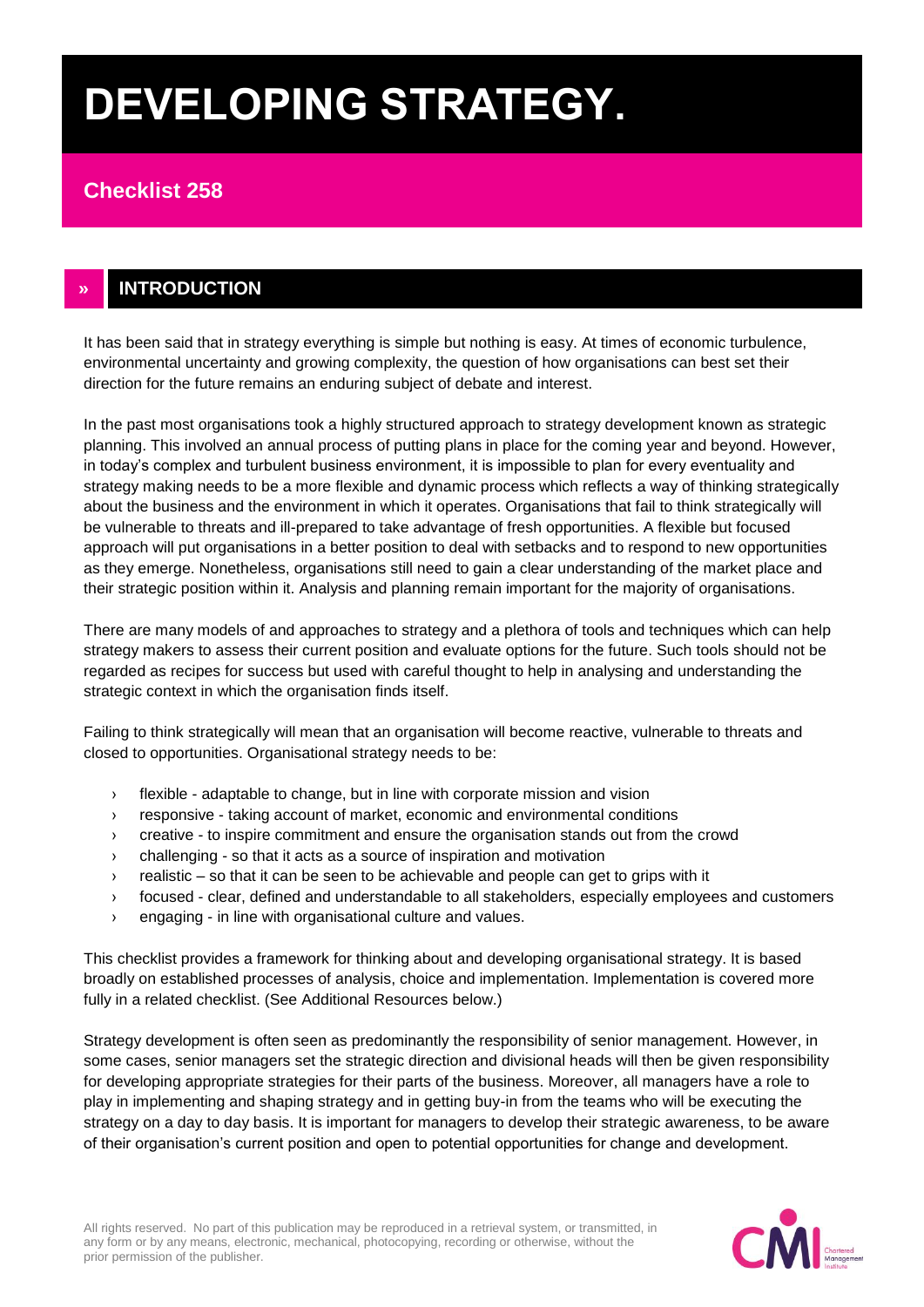There are many definitions of strategy. Perhaps the simplest is "The direction an organisation takes with the aim of achieving future business success." Strategy sets out how an organisation intends to employ its resources, including the skills and knowledge of its people as well as financial and material assets, in order to achieve its mission or overall objectives and its vision.

There is a fine line between mission and vision and the terms are not always used in the same ways. Generally speaking, however, mission focuses primarily on an organisation's purpose, the reason why it exists, and corporate vision is an image of the future to which an organisation aspires.

Strategy development is the process of researching and identifying strategic options, selecting the most promising and deciding how resources will be allocated across the organisation to achieve objectives. Key questions to be considered include: the key questions an organisation needs to ask in connection with its future, including:

- › What business are we in? Or what business should we be in? (Mission)
- › Where do we want to be? (Vision)
- › How are we doing? What is going well? What is not so successful?
- › How did we get to this point? What went well? What went wrong?
- › How can we improve our position?
- › What options are open to us?
- › What might hinder us from getting there?
- › What do we need to do to get there?
- › What should we not do?

# **» ACTION CHECKLIST**

#### **1. Understand the current position**

Start with an assessment of the organisation's current position. This involves looking at recent performance and position in the marketplace. Questions to ask include:

- › What is our vision and how well placed are we to deliver it?
- › How is the organisation performing?
- › What is going well and what is not going so well?
- › What is our market share?
- › How are we placed in relation to our competitors?
- › How do our customers see us?
- › Are we on an upward or a downward curve?

Try to form a balanced view of the organisation, not just the rosy side. Don't make assumptions - seek evidence so that decisions and future plans are based on reality.

#### **2. Reflect on how you got there**

Based on analysis of the current position consider the reasons behind successes and failures. Are these a result of market forces, for example, or are they the result of internal strengths or weaknesses? Questions to ask included:

- › What did you do right (wrong) to get there?
- › What have we done well (or badly)?
- › Were we in the right place at the right time?
- › What was a consequence of market circumstances?
- › What was a result of good planning, bad planning, or lack of planning?

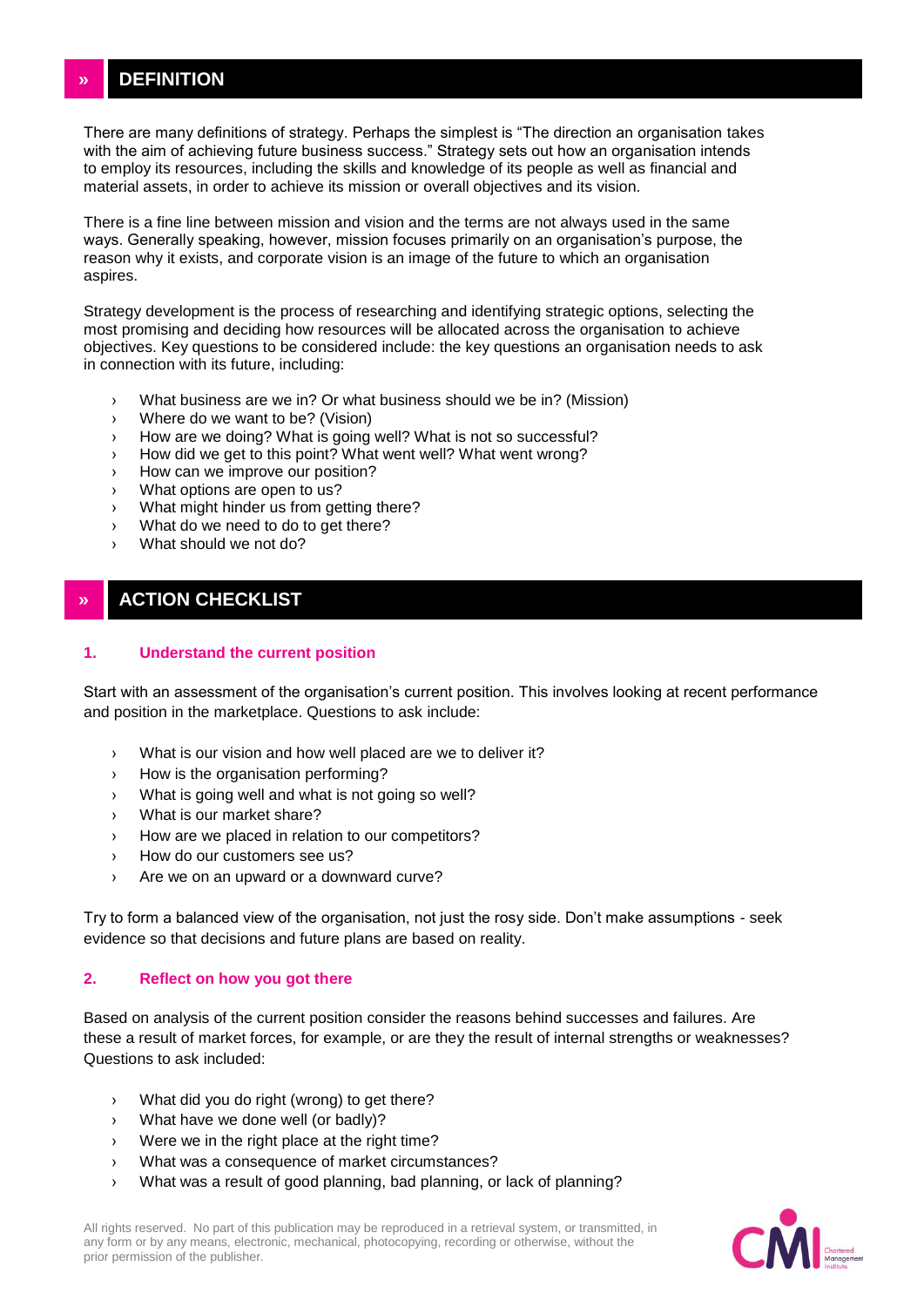#### **3. Be clear about your corporate identity (mission, vision and values)**

Revisit any existing statements of the organisation's mission – its purpose and what it exists for, its vision – what it aspires to achieve and its values – the manner in which it believes it should do business. Are these still appropriate and valid? Consider whether your perspective needs to broaden in order to take advantage of fresh opportunities or be narrowed to maintain focus and effectiveness.

Try to gain a clear sense of identity by asking questions such as:

- › What kind of organisation are we?
- › What does our vision indicate that we need to focus on?
- › What kind of values do we have? Are we living them out or have we lost track of them?
- › What people strengths (or weaknesses) do we have?
- › What kind of leadership do we have?
- › What is the level of morale?

#### **4. Analyse your strengths and weaknesses**

SWOT analysis, which focuses on assessing organisational strengths and weaknesses, as well as threats and opportunities, is a popular tool which can help to focus attention on an organisation's capabilities and identify factors which could limit its achievements. For more information look at our checklist on SWOT analysis (See Additional Resources below).

A review of the strengths and weaknesses of the current portfolio of products and/or services offered by the organisation should also be included. The Boston Matrix , (See Related Models below) provides a framework for assessing the current and potential performance of products or services and can help to guide decisions on which are worth investing in for the future.

#### **5. Analyse the business environment**

The PEST analysis tool which is used by many organisations to help them get an overview of the current and future business environment in which they are operating, traditionally focused on political, economic, social and technological factors. A number of variants such as PESTLE and PEST-C have evolved to include additional factors such as legal, environmental and cultural. (See Additional Resources below.)

Questions to ask include:

- › What are the major trends likely to affect our business?
- › What new technologies are available?
- › How are customer needs and attitudes changing and evolving?

Pay particular attention to identifying the driving forces in your sector. These are the major underlying causes of changing competitive conditions. The most common of these are:

- › changes in long term industry growth rates
- › increasing globalisation
- › product innovation
- › the strength and number of existing and emerging competitors.
- › entry or exit of major firms in the sector.

Porter's Five Forces is tool which can help to assess the factors affecting the competitive position of an organisation. (See Related Models below.)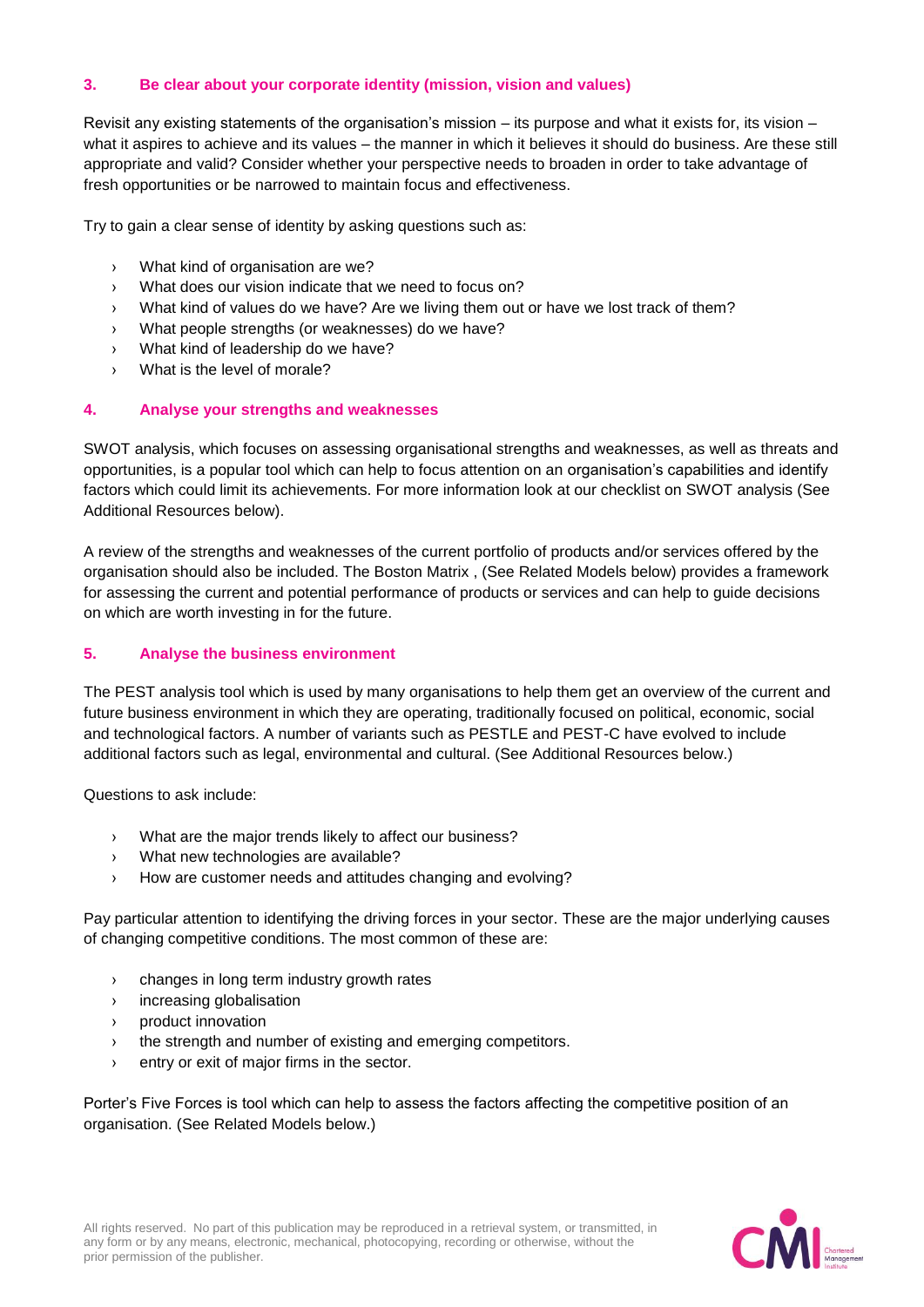#### **6. Identify and evaluate strategic options**

A clear understanding of the current position should generate insights which will help the organisation to identify the most promising strategic choices for the organisation. Factors to be considered include:

- › how performance can be improved
- › what changes or adjustments in direction are needed
- › whether the situation calls for a widening or narrowing of focus
- › whether it is feasible to expand into new markets
- › which market areas offer the best chances of success
- › whether existing products and services can be improved or updated
- › when new products and services need to be introduced
- › what scope there is for innovation in processes
- › how the competition can best be tackled
- › what organisation development initiatives may be needed
- › whether there are things the organisation needs to stop doing.

When evaluating strategic options, consider the conditions which must be true for the strategy to be successful and identify barriers to success. In some cases it may be possible to conduct tests to gauge the likelihood of specific scenarios, but bear in mind that the future is never certain. In recent years there has been a growing emphasis on the benefits of combining the results of rational analysis with the experience and intuition of strategic leaders.

It is important for organisational strategies to take account of identified weaknesses and to provide a framework for addressing them, as well as capitalising on organisational strengths. For each option, consider the investment and resources which will be required and their availability. This should include:

- › people skills which will need to be developed or brought in
- › equipment and technology infrastructure
- › production and distribution capacity.

Time-frames should also be discussed. These vary hugely from sector to sector. For example, Internet businesses are evolving fast, but companies in the energy sector where exploration, and infrastructure development are involved, need to take a much longer term view. Although it takes time to change thinking and shift resources, in general, tighter time frames are being set for targets than in the past.

#### **7. Set objectives**

Once the strategic direction has been agreed, it is vital to translate this into specific objectives. These need to be firm without being so rigid that any modifications will result in failure. Objectives should be set by considering how the strategy is to be realised and what, in measurable terms, needs to happen if it is to be successful. (See Related Checklists below for more on setting objectives.)

The following aspects should be covered:

- › profitability and return on investment
- › market share and market needs
- › product/service quality and customer service
- › changes needed to organisational processes, activities and culture
- › social responsibility
- › people participation and commitment.

#### **8. Communicate the strategy**

Communicate details of the thinking which is emerging throughout the organisation. This will involve clearly documenting strategic decisions and adjustments as they are made. All employees, and especially managers,

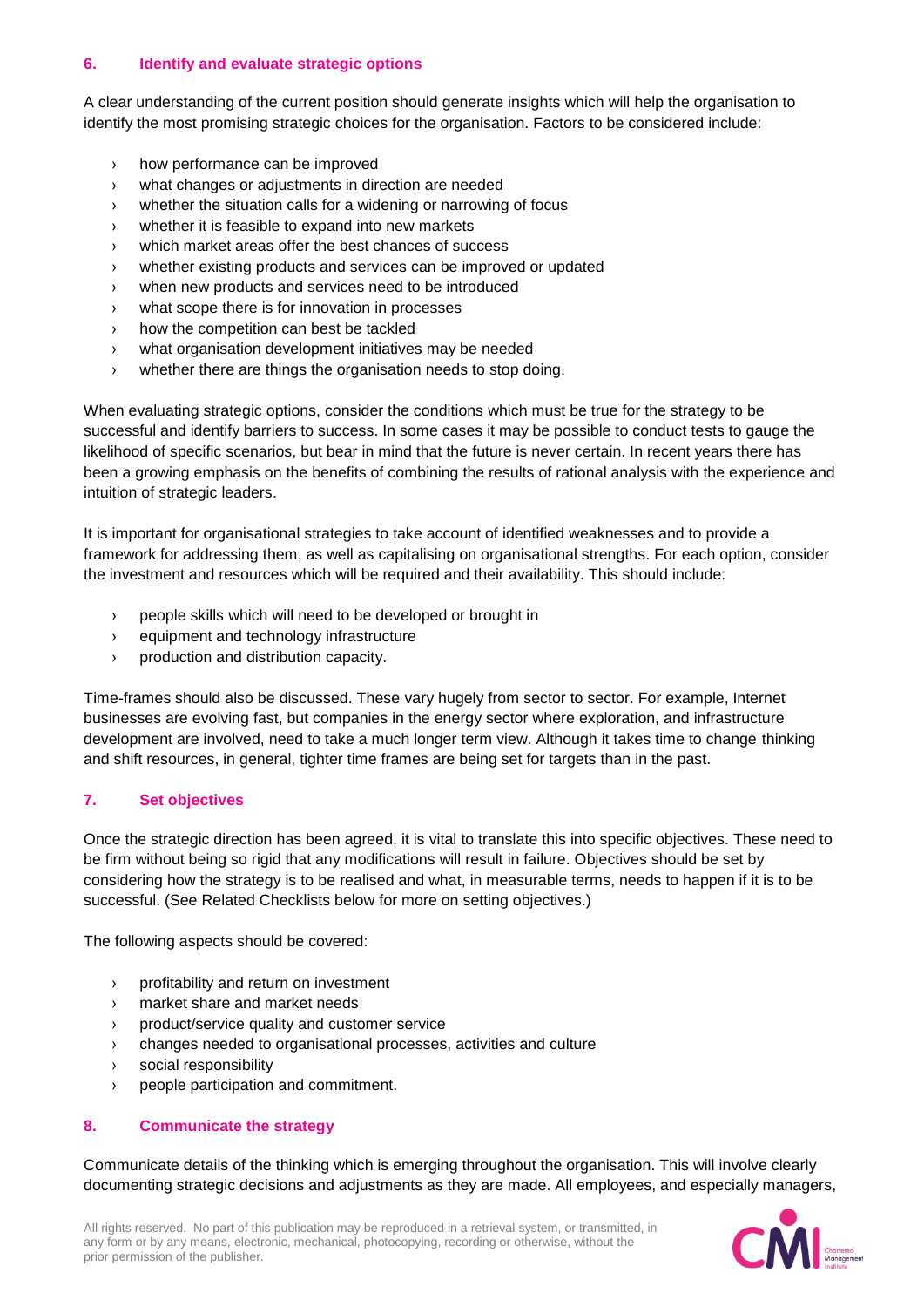need to be fully aware of organisational strategy and to understand how their own job roles contribute to the achievement of organisational objectives. Widespread consultation and feedback will help to gain commitment, but will also facilitate the gathering of additional information on threats and opportunities from those who work on the front line.

#### **9. Implement the strategy**

In recent years there has been a growing awareness that it is one thing to formulate a strategy but another to implement it. Unless the practical implications are worked out and acted on, the strategy will be no more than a statement of hopes and aspirations for the future. A clear route map needs to be outlined with time frames and staging posts. If objectives are to be achieved, everyone in the organisation should have a clear understanding of what needs to be done, when, and by whom. Depending on the size of the organisation, the implications of the strategy for business and operational plans, marketing plans, financial plans and budgets, project plans and personal development plans need to be clarified and the steps which need to be taken identified. More information on implementing strategy and executing strategic plans can be found in a related checklist on implementing strategy. (See additional Resources below.)

#### **10. Review progress**

The end point of strategic action is a combination of products and services, employees, customers and technologies that produce results. The one constant is the need to stay close to the market - that continuing measurement of progress against objectives, continuing assessment of the market and business environment or the needs and requirements of stakeholders, and continuing adjustment to changing circumstances to take advantage of changing technologies and explore new opportunities as they become apparent.

# **» POTENTIAL PITFALLS**

Managers should avoid:

- › forgetting to spend time getting to know their industry/market sector
- › being unaware of core strengths and critical factors
- › assuming that they know what their customers need and want.

# **» ADDITIONAL RESOURCES**

### **BOOKS**

**Key strategy tools: The 80+ tools for every manager to build a winning strategy**, Vaughan Evans Harlow: Pearson Education, 2013

**The strategy book**, Max McKeown Harlow: Pearson Education, 2012 This title is also available as an [e-book.](http://www.managers.org.uk/ebooks)

**Fundamentals of strategy**, Gerry Johnson, Richard Whittington and Kevan Scholes Harlow: Pearson Education, 2012

**Good strategy, bad strategy: The difference and why it matters**, Richard Rumelt London: Profile Books, 2011

**Strategic leadership: how to think and plan strategically and provide direction**, John Adair London: Kogan Page, 2010 This title is available as an [e-book.](http://www.managers.org.uk/ebooks)

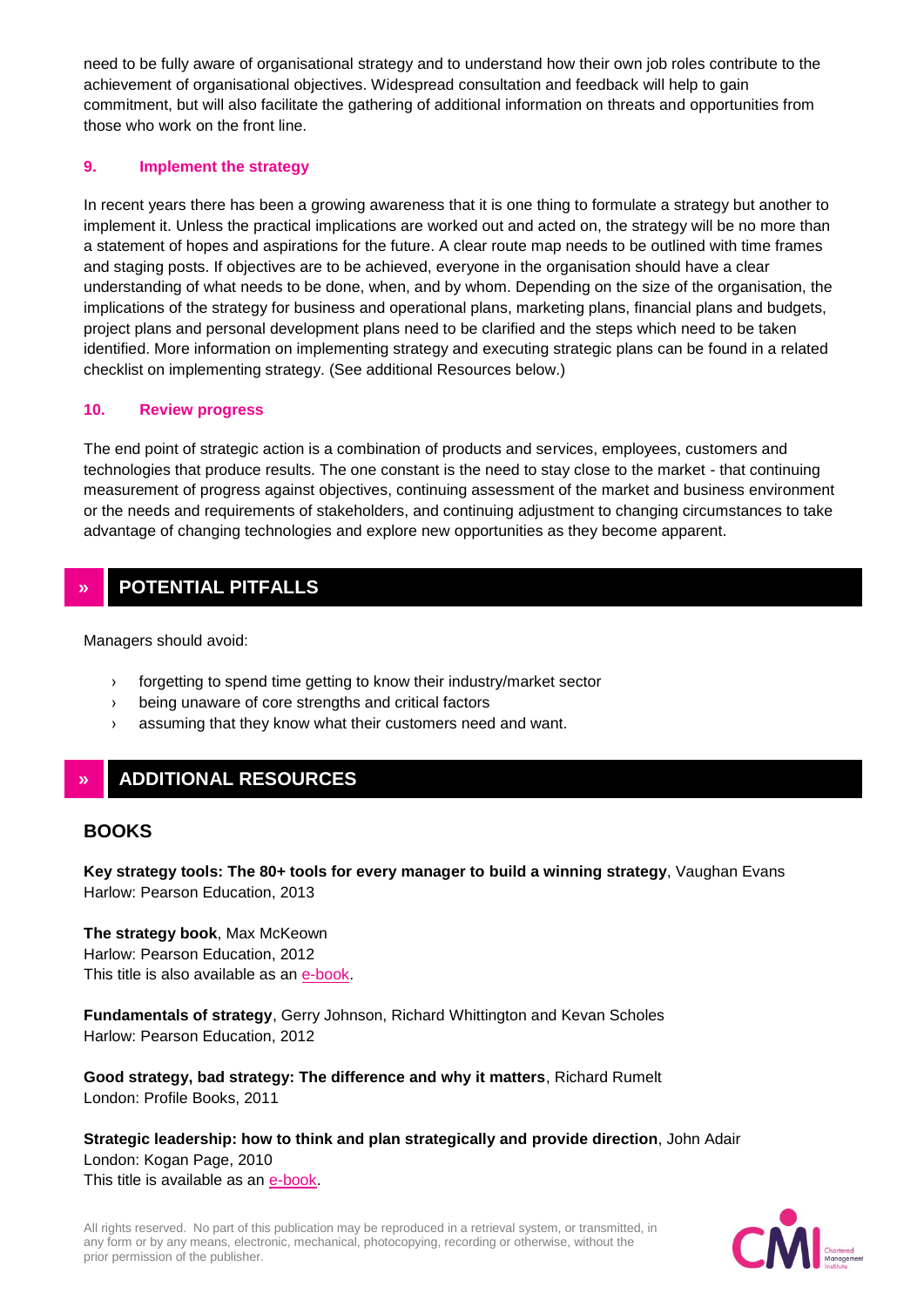**Business strategy: A guide to taking your business forward, 2nd ed**, Jeremy Kourdi London: The Economist in association with Profile Books, 2009

This is a selection of books available for loan to members from CMI's library. More information at: [www.managers.org.uk/library](http://www.managers.org.uk/library)

## **JOURNAL ARTICLES**

**Bringing science to the art of strategy**, A G Lafley and others Harvard Business Review, Sep vol 90 no 9 2012, pp 57-66

**Simple rules for a complex world**, Donald Sull and Kathleen M Eisenhardt Harvard Business Review, Sep vol 90 no 9 2012, pp 69-74

**Your strategy needs a strategy**, Martin Reeves, Claire Love and Philipp Tillmans Harvard Business Review, Sep vol 90 no 9 2012, pp 78-83

This is a selection of journal articles available for members to download from CMI's Library. More information at: [www.managers.org.uk/library.](http://www.managers.org.uk/library)

## **RELATED CHECKLISTS**

- **259** Strategy implementation
- **196** Carrying out a PEST analysis
- **005** Performing a SWOT analysis
- **067** Producing a corporate mission
- **052** Setting objectives
- **231** Setting SMART objectives
- **153** Gathering competitive intelligence

## **RELATED MODELS**

Ansoff Matrix Boston Matrix Porter's Five Forces SMART objectives PEST analysis SWOT analysis

## **ORGANISATION**

#### **Strategic Planning Society**

New Bond House, 124 New Bond Street, London W1S 1DX Tel: 0845 056 3663 Web: [www.sps.org.uk](http://www.sps.org.uk/)

## **» NATIONAL OCCUPATIONAL STANDARDS FOR MANAGEMENT AND LEADERSHIP**

This checklist has relevance for the following standards:

- › Unit BA5: Develop your organisation's vision and strategy
- › Unit FA1: Implement and evaluate strategic business plans